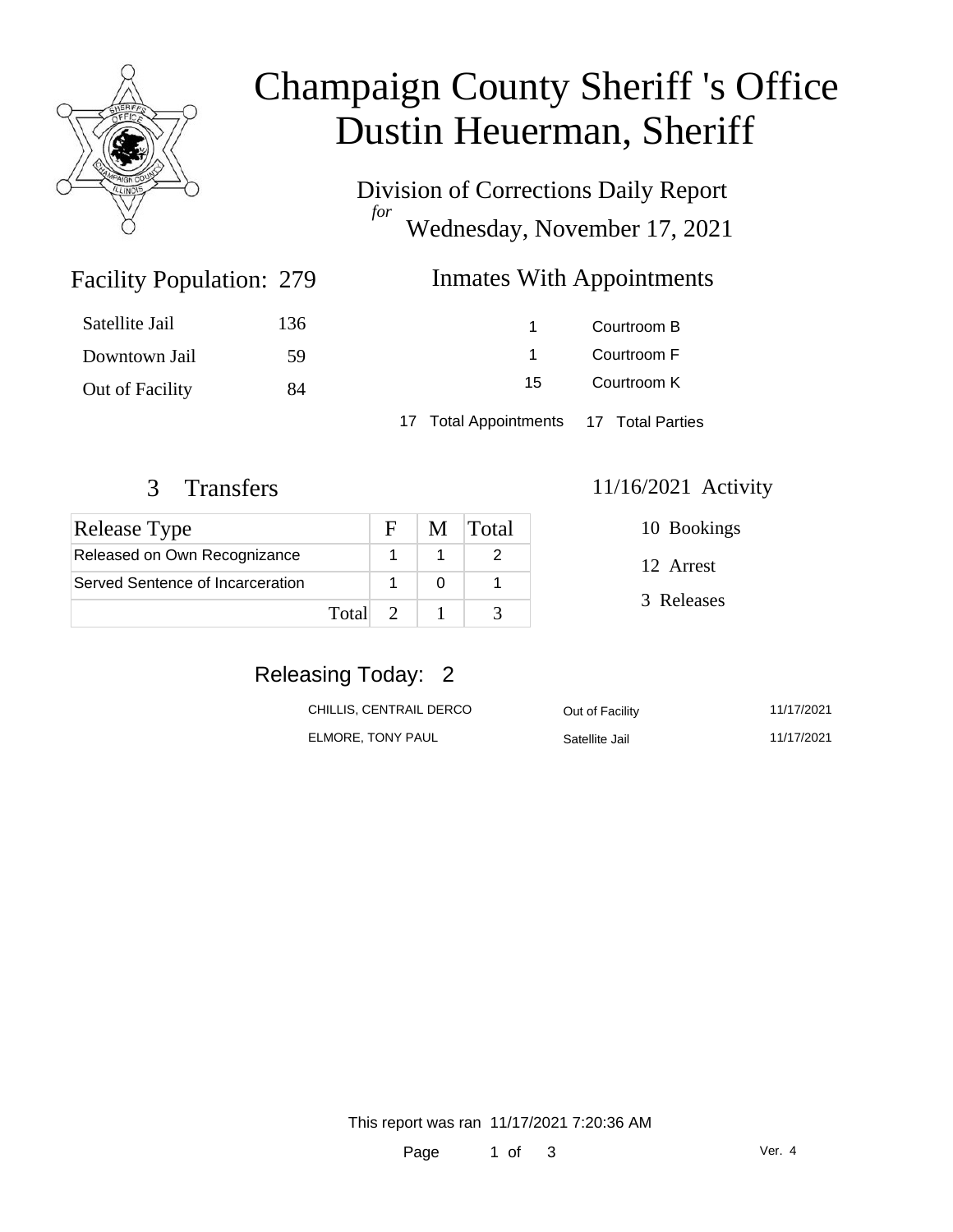

# Champaign County Sheriff 's Office Dustin Heuerman, Sheriff

Division of Corrections Daily Report *for* Wednesday, November 17, 2021

#### Custody Status Count

- Electronic Home Dentention 17
	- Felony Arraignment 8
		- Felony Other 7
	- Felony Pre-Sentence 7
		- Felony Pre-Trial 195
	- Felony Pre-Trial DUI 3
	- Felony Sentenced CCSO 4
	- Felony Sentenced IDOC 19
		- Hold Other 1
		- Hold Sentenced IDOC 1
	- Misdemeanor Arraignment 3
		- Misdemeanor Other 1
		- Misdemeanor Pre-Trial 3
			- Petition to Revoke 3
			- Remanded to DHS 7
				- Total 279

This report was ran 11/17/2021 7:20:36 AM